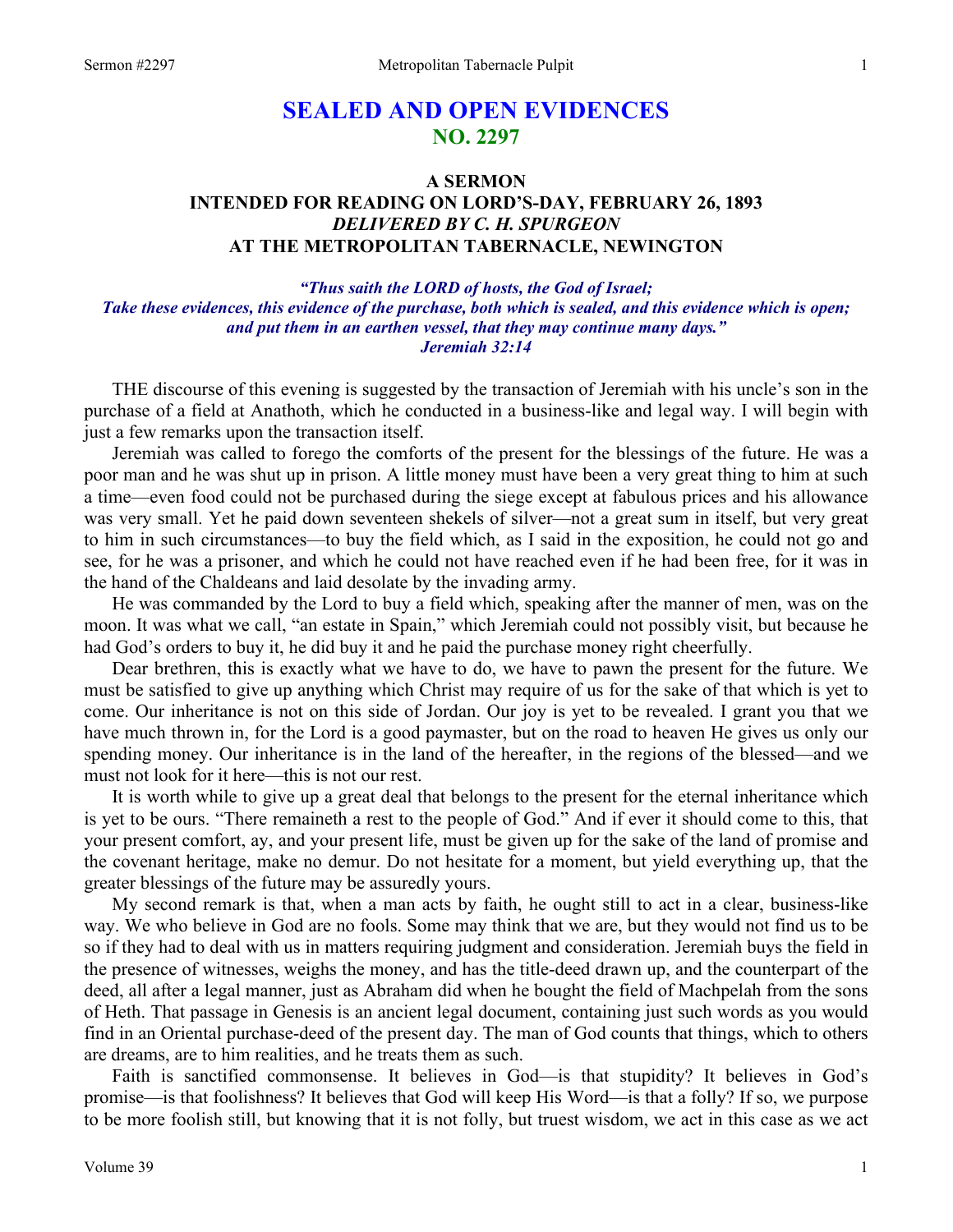in other matters and we make sure as far as we can. "Fast bind, fast find," says our proverb and therefore we exercise in the things of God that discretion and prudence which we use in the things of men. Faith is not folly—and the believer must not in anything act like a fool.

 Perhaps you might wonder why Jeremiah, whose business it was to prophesy, should be set to buy land? There is nothing like division of labor. Let the politician attend to politics, let the keeper of a theater supply amusement to the people who want it, and let the Christian minister keep to his preaching. Yes, but Jeremiah was commanded by God to do this because he was really preaching by what he did. The preacher must believe in what he preaches and it may be that he will be called to do something which will be to his people the best possible proof that he really does believe it.

 Jeremiah believes that the city, though it was to be destroyed, would afterwards be rebuilt, and that land would be valuable, trade would be restored, and agriculture would again flourish. He has said this—he has now to prove it. The few shekels that he has, he must invest in a bit of land which is worth nothing today, but may be worth a good deal, if not to himself, yet to his heirs. He must buy the field to prove his sincerity.

 Oh, beloved, if we are called to preach, we must believe what we preach, or else we had better give it up! "I believed, therefore have I spoken," is a text which should be written over every minister's study door and over his pulpit, too. What have we to say if we have a doubt about it? How can we move others if we have no fulcrum for our lever, if we are not ourselves sure and certain? If there is no element of dogmatism in our message because of our confidence concerning what we have to deliver, in God's name, let us go to bed and hold our tongues until we do believe it.

 The monk that shook the world owed his power, under God, to the fact that the world could not shake him. Martin Luther believed with an unshakable faith and therefore he had power over others. God called Jeremiah to effect the purchase of this little estate to prove to the people that he believed what he preached.

 And now, leaving Jeremiah, I am going to make a parable, not to bring out what the text teaches, but to use it parable-wise. When he bought this piece of land, it was transferred to him by two documents. The first was a title-deed, drawn up and signed by witnesses, and then sealed up, not to be opened anymore unless required to settle a dispute. That was his real title deed.

 Then there was a counterpart of this transfer made and signed by witnesses. This was not rolled up and it was not sealed—but it was left open, so that Jeremiah might refer to it, and that, when desired, the open deed might be read and examined by others. It is not at all a bad custom and one which we, to a large extent, follow, that there should be two deeds of transfer, the one to be kept and laid up by itself, only to be opened in case of litigation, or absolute necessity—the other being the certified copy, the open evidence for daily use if anybody wished to examine it and see how the property had been transferred.

 Now, with regard to our redemption, our inheritance which Christ has bought for us at an immense price, we, too, have two sets of evidences. The one is sealed up from all eyes but our own. In part, too, I might say that it is sealed up from our own eyes. The other, the counterpart of that, equally valid, is open to ourselves and open to others.

 So I shall talk, first, about *the sealed evidences of our faith*, and secondly, about *the open evidences of our faith.* And then, thirdly, about *the use of these two sets of evidences*. May the Holy Spirit make us wise to speak things to edification and to heart-searching, as He alone can!

**I.** First, then, I want you to think a little of THE SEALED EVIDENCES OF OUR FAITH, the evidences which are sealed, at least in a measure, from our fellow men.

 And first, I would say, among the sealed evidences is this—*the Word of the Lord has come to us with power*. If anyone asked himself, "Have I a right to the covenant of grace and to the 'all things' which are ours if we are in that covenant? Have I a right to the purchased possession? Have I a right to the Lord Jesus Christ and all that comes to believers in Him?" In part, the answer must be, "Has the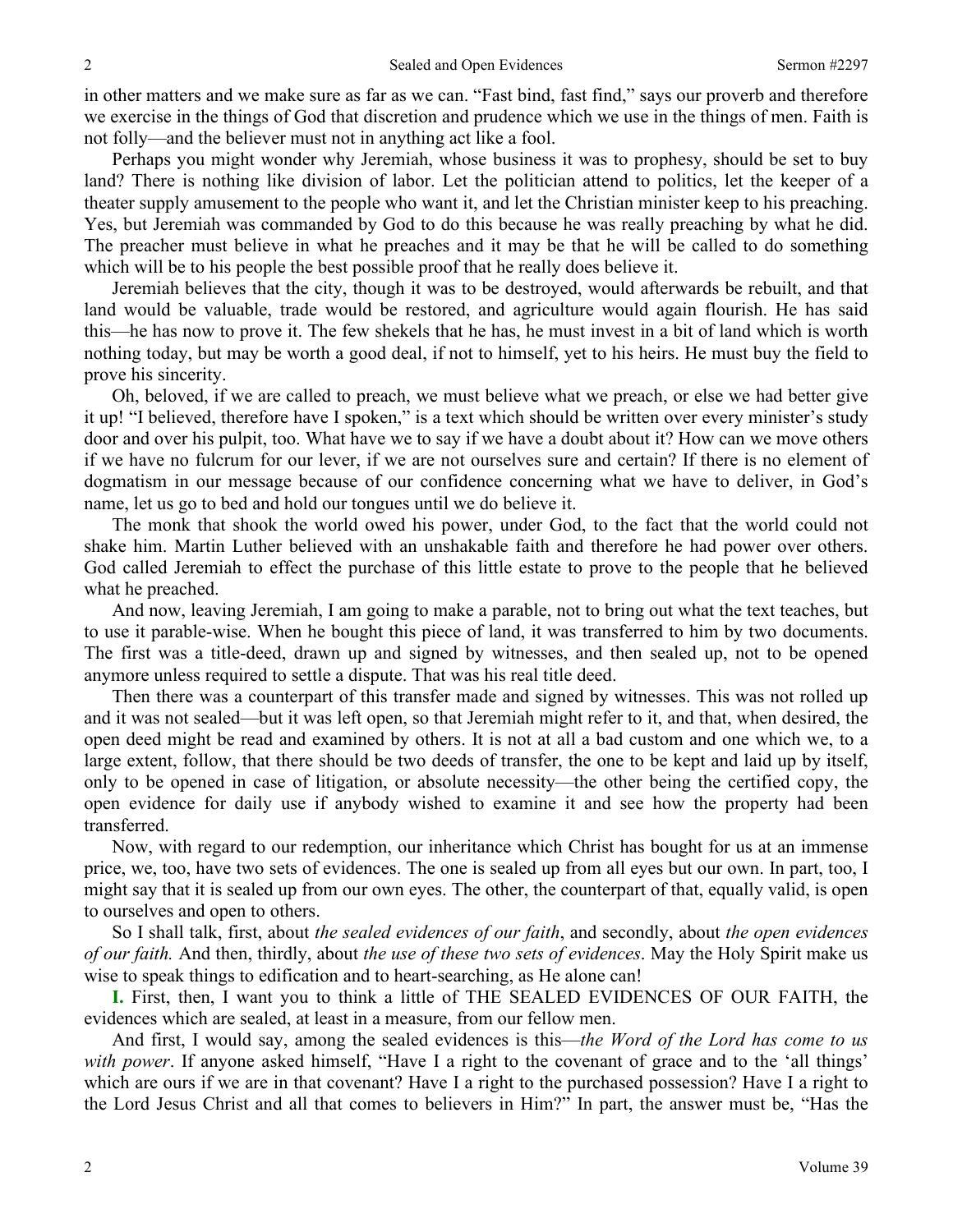Word of the Lord come to you with power, not as the word of man, but as it is in truth, the Word of God?"

 Some of my hearers will not understand what I am now saying. I noticed, in one of the daily papers, this remark about a sermon I preached a few Sunday mornings ago, "Mr. Spurgeon will admit that it wanted an education to understand him." Yes, I do admit it. And I admit another thing, namely, that very many newspaper writers have not that education, and that therefore they cannot understand what we preach.

 It is with our preaching of such things as it was with Dr. Hawker, when preaching at Plymouth. One of his members brought down from London a great scientist and he thought that the learned man would like to hear Dr. Hawker, the eminent preacher of the Gospel. The next morning, this member said to the doctor, "I brought So-and-So to hear you yesterday." "Did you?" "Yes. And what do you think he said, Dr. Hawker? He said that he did not understand a sentence of what you were talking about." "Did he?" said Dr. Hawker, "Well, there were lots of old women in the aisles who understood it all." They had been taught of God and the other person had not.

 Now, only he who has felt it will know what I mean by this expression—the Word of God has come with power to our soul. There is a mystic influence, a divine unction, which really goes with the Word of God, in many cases, so that it enters the heart, sheds a radiance upon the understanding, pours a flood of delightful peace and joy upon the soul, and affects the whole mental and spiritual being in a way which nothing else does.

 You cannot explain this to others. Do you know it yourself? If so, that will be to you the sealed evidence that the eternal heritage is yours. The Lord has given you the spiritual perception of these things. You had no such faculty till He gave it to you, but He took you from being carnal, in which state you could not understand spiritual things, and he made you spiritual. And now His spiritual truth has come with the demonstration of the Spirit to your heart and you now know, by a witness which you cannot communicate to anybody but yourself, that these things are so and that you have a part in them.

 The next one of these sealed evidences is this—if indeed this heavenly heritage is ours—*we have a living faith in the Lord Jesus Christ*. "As many as received him, to them gave he power to become the sons of God, even to them that believe on his name." Unless fearfully deceived, some of us can say tonight that we are resting wholly upon Christ. We depend upon the blood of Christ for cleansing, the righteousness of Christ for clothing, the death of Christ to be the death of sin, and the life of Christ to be our life unto God. All that we have we derive from Him. As for myself, I have not a shadow of a shade of the ghost of a hope apart from the person and work of the Lord Jesus Christ—and I know that many of you can say the same.

 Well now, the possession of that confidence, that child-like trust, that real faith, is an evidence to you that the heritage is yours. "Without faith, it is impossible to please God," but he that believes that Jesus is the Christ is born of God. He that accepts Christ and His great sacrifice to be the one ground of his trust—and does this with all his heart and soul—has that sealed evidence which others cannot read, but which he may read with confidence, for Christ said, "He that heareth my word, and believeth on him that sent me, hath everlasting life." "He that believeth on him is not condemned." He is a justified man and "being justified by faith, we have peace with God, through our Lord Jesus Christ."

 I can give you only just a hint or two upon these evidences. Another sealed evidence of our interest in Christ is that *we have life in Jesus*. Of this nobody but yourself can judge—and you must be sure to judge very carefully according to the Word of God. It is not the old life educated. It is not the old nature improved. It is a distinctly new life, so that you have hopes to which you once were strangers. You have fears which once never affected you. You have come into a new world—you are indeed born again.

 All around you seems new, it is with you as with one I spoke to the other day. She said to me, "Sir, either I am new, or else all the world is." And I said, "Yes, but the world is not new—that remains old." "Oh, but!" she replied, "my relation to it, my thoughts about it, my thoughts about everything are totally different from what they ever were before."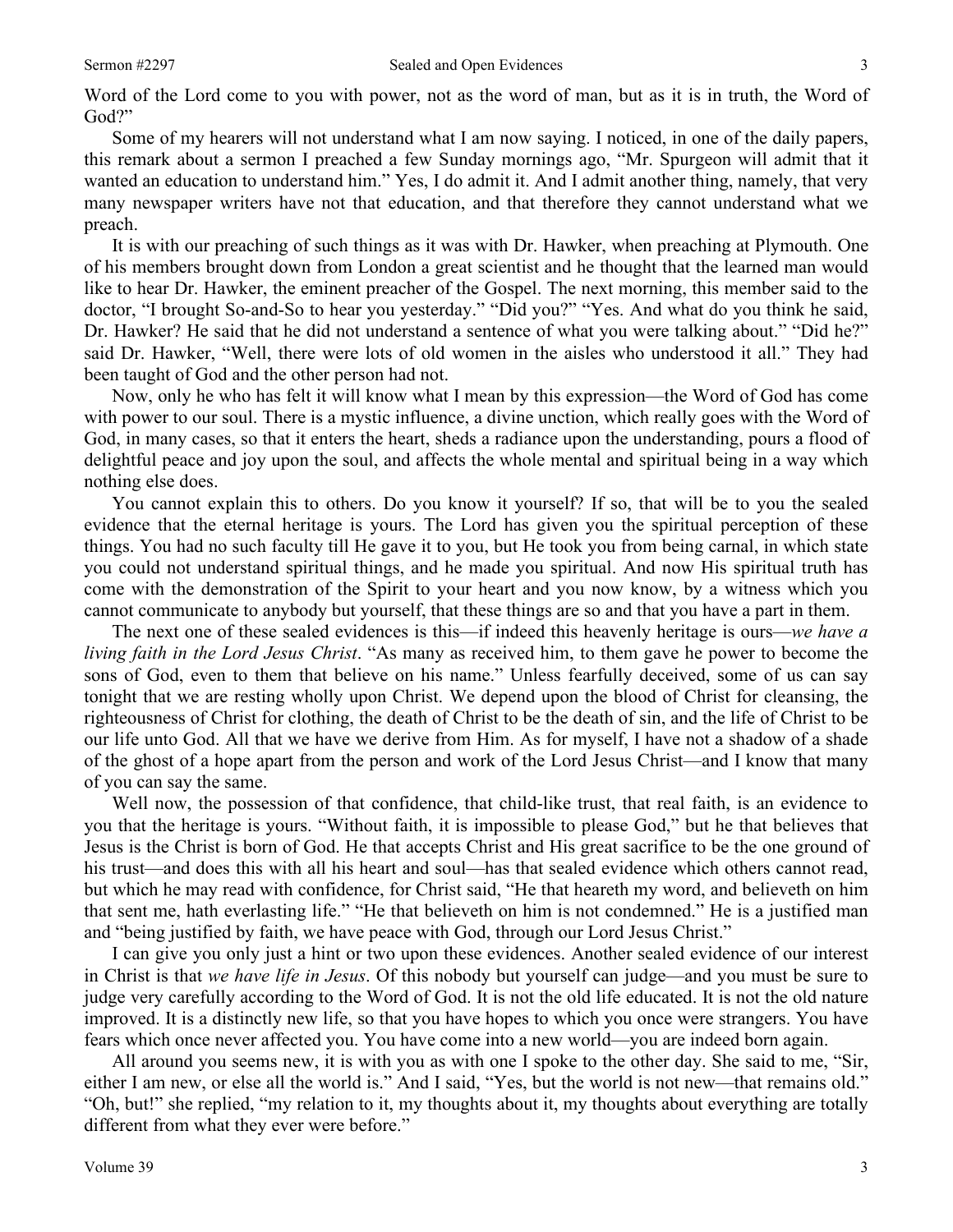You can tell if this change has been wrought in you. If a horse could suddenly be inspired with mental faculty so as to be able to understand astronomy, what a new life it would be for it as it began to study the stars! Ah, but yours is a greater change than that! You have risen from the lower sphere of mere soulish life into the higher condition of spiritual life, and now you consort with God, you speak with Christ, you have become familiar with heavenly things, and are raised up to sit in the heavenlies with Christ Jesus. It is a new life altogether with you and you feel it beating within your soul. You cannot tell this to everybody. If you did, perhaps you would have your testimony received with a laugh. To yourself, however, it is a sealed evidence, but a very sure one.

 And this leads me to the fourth evidence, which is that now *we have communion with God in prayer*. Worldlings may pray after a sort, that is, they can utter a few good words or repeat a form of prayer, but true believers speak with God as a man speaks with his friend. We tell Him our daily troubles. We detail our wants, we express our joys. Prayer is to us a reality, and God hears it and He answers us, and gives us many evidences of His love in the answers to our prayers.

 Some of these we can tell to the praise of His glory, but there are ten times as many which we would not tell for all the world, for they are like love-passages between two enamored souls—they are too precious to be whispered to other ears. It would be casting pearls before swine if the spiritual man, who dwells with God apart, were to tell all that he asks of God, and all the Lord's answers to his prayers.

 But oh! believe me, you cannot enjoy real fellowship with God in prayer and come out of the closet with Luther's, "*Vici*! *Vici*!" "I have conquered. I have conquered." on your lip, and live to enjoy the fruits of your victory in wrestling with God in secret, and then have any doubt whether you have a right and title to the eternal heritage. That is a sealed evidence, but it is a sure one. You cannot but look back upon it with extreme satisfaction. The prophet Micah said, "My God will hear me," and if you can truly, from your soul, say the same, you have a blessed evidence that you are an heir of heaven.

 But next, I rank very highly among the sealed evidences of our inheritance the fact that *we have the fear of God before our eyes*. Fear looks like one of the minor graces, but it is a very leading one in the spiritual life. That holy awe of God, that consciousness of His majestic presence, that dread of doing anything contrary to His will, that tender, loving, filial fear, which love does not cast out, but rather nourishes and cherishes—he that has this holy fear is a child of God.

 They sometimes speak in indictments against criminals of their "not having the fear of God before their eyes," and mark you, if a man has not the fear of God before his eyes, you need not wonder at anything that he does. Take away the fear of God from a nation and to what lengths of evil will it not go?

 Remember the great and terrible Revolution in France, when, at the end of the last century, she had cast off all fear of God? When a nation comes to that point, rebellion against authority is the least thing to be looked for. The horrors of the guillotine and the constant flow of blood will be sure to come—but in the child of God there is a holy, filial fear, which keeps him from doing things that others do. Remember how Nehemiah says, "So did not I, because of the fear of God"? A Christian is not held back from a certain course by a dread of punishment, but by that loving dread of offending so good and so gracious a God as he has.

 Now, if you feel, tonight, that you can honestly say that you walk in the fear of God all the day long—that is a sealed evidence—and it is a very sure proof that the inheritance of the saints really belongs to you.

 Another evidence is this—*we have secret supports in the time of trouble*. Here one could expatiate at great length if time would permit. "Underneath are the everlasting arms." You are sustained when enduring awful pain, comforted under deep depression of spirit, strengthened for the work for which, in yourself alone you are quite unequal, borne upward with holy joy in the midst of cruel slander. Surely that is enough evidence for you.

 Besides, the Lord gives to His people *secret delights* and we sing, "He brought me to the banqueting house, and his banner over me was love." At such times, the Lord gives us *secret directions and*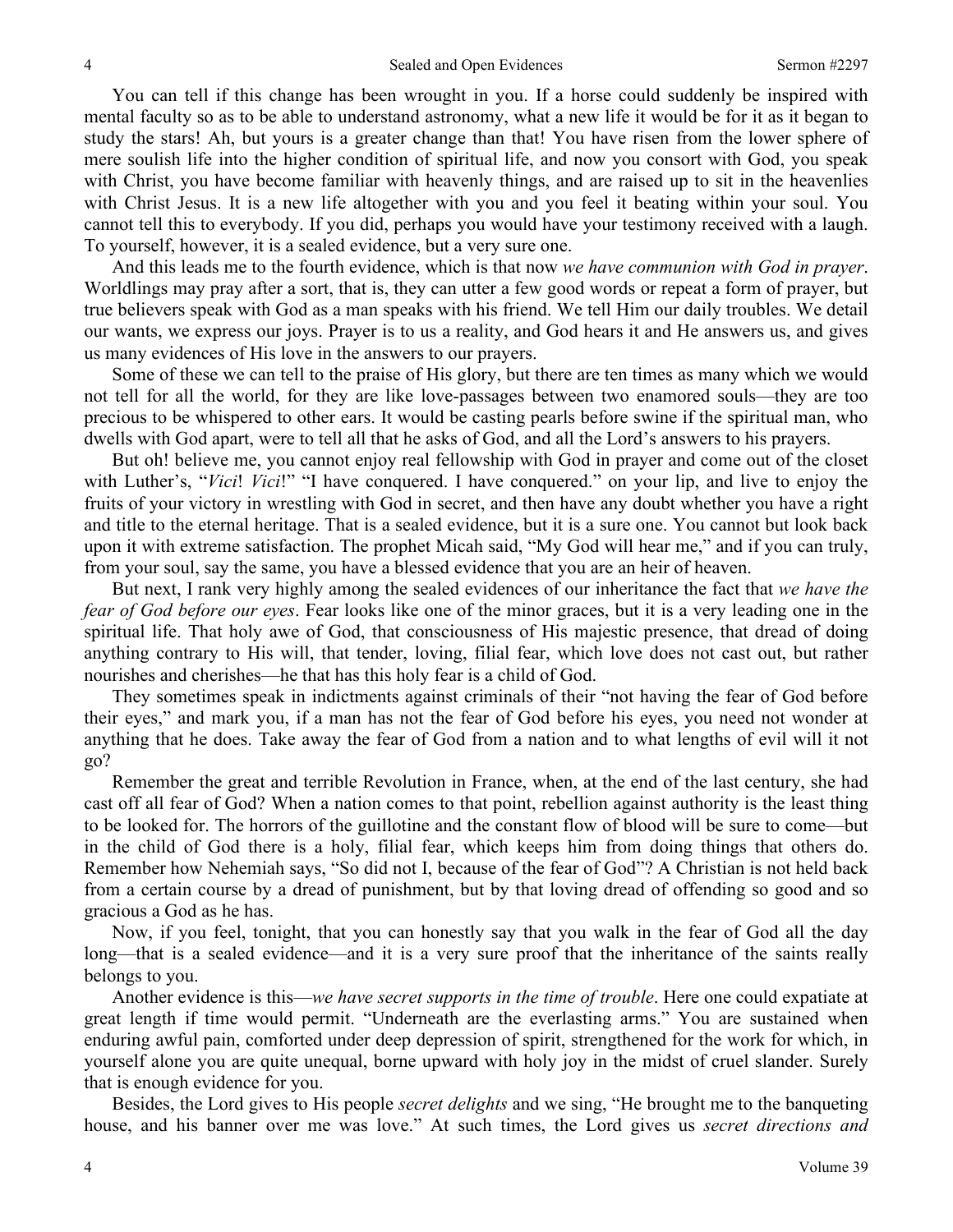#### Sermon #2297 Sealed and Open Evidences 5

*instructions* which come to the soul directly from Himself. Do not think me fanatical, for it is even as I say. These love tokens come to the soul with a demonstration and a power, a delight and a rapture, which no words can ever express. They cannot be expressed, seeing that, in many instances, we hear, in the time of ecstatic joy, words which it is not lawful for a man to utter. We wrap these proofs up among the sealed evidences of our right to the heavenly inheritance.

 Another sealed evidence is *the secret love which the child of God has to all others of the children of God*. "We know that we have passed from death unto life, because we love the brethren." As to *the love we have to Jesus*, "We love him because he first loved us," and our love to Him is one of the evidences of His love to us. We also joy in God through our Lord Jesus Christ. "God my exceeding joy" is a sweet name that David gives to the Lord, and then he adds, "I shall yet praise him who is the health of my countenance, and my God." I love to sing it as the hymn version puts it,

> *"For yet I know I shall Him praise, Who graciously to me, The health is of my countenance, Yea, mine own God is He."*

If you feel this intense love to the Lord and to His people, that is one of your sealed evidences.

 But once again, and I should like to enlarge on all these points, but I must not, those *inward conflicts* which you now have, that struggling in your soul between right and wrong, the new man seeking to get the victory over the old corrupt nature—all these are your sealed evidences.

 So, also, are the *victories* which God gives you, when He treads evil passions beneath the feet of the new-born Man-child, who is the image of Christ within you, when you conquer yourself, when you subdue anger, when you go forth to do, by the strength of God, what else your nature would shrink from—all these are blessed evidences, signed and sealed, to be rolled up and put away—to be seen by no eye but your own and the eye of the Most High. These, then, are the sealed evidences of our faith.

 I have been obliged to hurry over this part of my subject because I want just a few minutes now to dwell upon the open evidences.

**II.** Let us consider, secondly, THE OPEN EVIDENCES OF OUR FAITH. There is a counterpart of the sealed title-deed. What are these open evidences of our faith?

 They are such proofs as others can see—and the first of such evidences that we are the children of God must be the *open Word of God itself*. I read the Bible and I say, "Well, if this Book be true, I am a saved man. If this is really a divine revelation, then I am saved." Beloved, have you that open evidence of your salvation? That is the best evidence in the whole world.

 When Peter was writing concerning the Transfiguration of Christ, he added, "We have also a more sure word of prophecy; whereunto ye do well that you take heed, as unto a light that shineth in a dark place." The Lord Jesus said, "God so loved the world, that he gave his only begotten Son, that whosoever believeth in him should not perish, but have everlasting life." I believe in Him, therefore I shall not perish, but have everlasting life. The open volume of the Word of God is our open evidence of salvation.

 Next to that, the open evidence of our right to the inheritance is *a thorough change of life such as other people can see.* Is it so with you? Has there been a distinct crisis in your being? Have you been turned from darkness unto light? Have you been brought from the power of Satan unto God? Does your husband know of the change? Does your wife see it? Do your father and mother notice it? Does your master perceive it, if you are a domestic servant? I do think that, in some persons, conversion works so marked a change that the people of the neighborhood in which they live must see it.

 Distinctly do I recall here a man whose voice was uncommonly loud when he prayed at the prayer meetings. I was only a child, then, but I said to myself, "I have heard that man's voice before," and so I had, but I was surprised to hear it in prayer, for I had heard him swear on board ship. He was a captain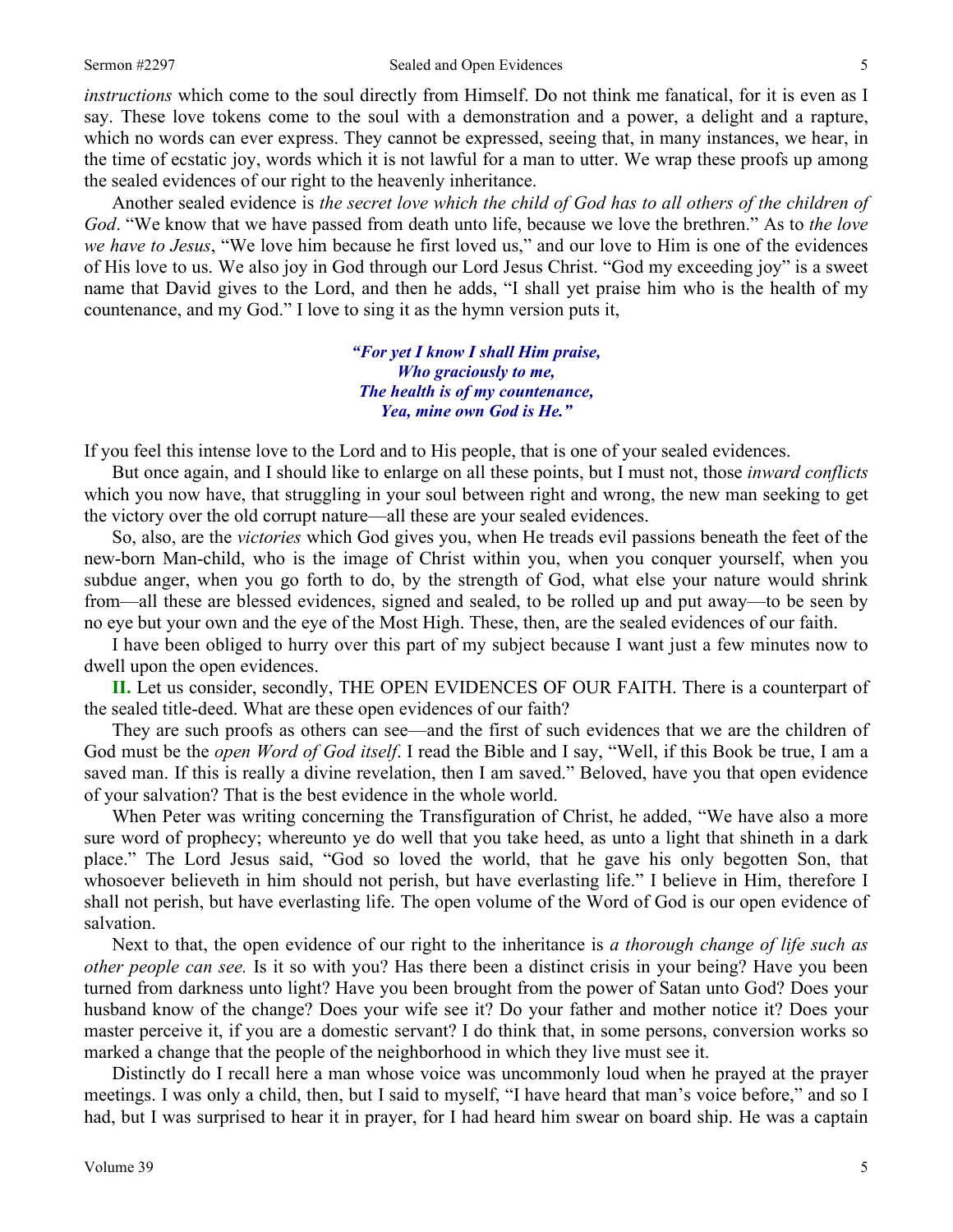and he swore as if he had swallowed a trumpet—and there he was, converted, and he was speaking in the same trumpet-tones to the praise of the glory of God's grace.

 When a man has been a gross offender, there will be a conversion which men and angels and devils will be sure to see—and this is one of the open evidences that he is a Christian. May you all be such epistles of Christ that you may be known and read of all men!

 Another open evidence is *separation from the world*. A man who is really a child of God cannot, after his conversion, consort with his old companions. As one said to me this week, "When I was in the shop, they began to talk some lewdness and to utter filthy words, and I just took up my hat and went away, for I heard this text in my ears, "Come out from among them, and be ye separate, saith the Lord, and touch not the unclean thing; and I will receive you, and will be a Father unto you, and ye shall be my sons and daughters, saith the Lord Almighty."

 Separation from the world is one of the open evidences of a child of God. You do not come away from them because you dislike the people, but because you cannot bear their evil ways. They find pleasure in that which is a sorrow to you—that which is food to them is poison to you—and you say to yourself, "My Lord would not wish to come and find me in this society," so you come away from them.

 The next open evidence is found in *union with the people of God*, making them your companions, taking a delight in them. Depend upon it, we shall forever go with those who are our chosen friends here—the people who are our companions on earth will be our companions in the world to come. Tares will be bound up in bundles with the tares, but the wheat will be bound up with the wheat. This, then, is another open evidence of your adoption into the family of God—when you love the people of God and seek their company.

 One very clear open evidence is *strict honesty, uprightness, and integrity in business*. Do not tell me that you are a child of God if you can cheat your follow men. You may tell that to whomsoever you like, but it will not be believed by any man who reads his Bible. Straightforward honesty should always be the mark of every professor of the religion of Christ. Your word must be your bond, and you must sooner fail in business than do the smallest thing that would be contrary to the strictest integrity. This will become to many an open evidence which they can read.

 One very open evidence of a change of heart and of our possession of the inheritance, is a *readiness to forgive*. If you cannot suffer a wrong and continue to cherish resentment for it, how dwells the love of God in you? How can you ever pray the prayer of the believer and say, "Our Father which art in heaven," when you have to stammer as you come to, "Forgive us our sins; for we also forgive every one that is indebted to us." Cheerful readiness to forgive any injury done to ourselves, to overlook any wrongdoing whatsoever, is one of the open evidences that we are the children of God.

 Another open evidence is one which we often get and do not like, that is, *the opposition of the world*. If any man will serve God faithfully, he will be sure to have the dogs of hell at him. If you were to go through a village where you had never been before, the dogs would come out and bark at you. But if you belonged to the parish, they would know you and they would not take any notice of you.

 If you are a stranger to the world and a citizen of heaven, the devil's dogs will howl at your heels. They cannot help it, for it is their nature. Thank God, Isaac, when Ishmael mocks you, for it is a mark that you are of the true seed and that Ishmael is not.

 Another open evidence, and one that is very sweet, is *a holy patience in time of trouble and especially in the hour of death.* Often have God's people, when racked with pain, been able to rejoice in God. And when heart and flesh have failed them and the death-sweat has been standing on their brow, they have been able, even then, if not to sing, at least to say, "The Lord is my shepherd." "Yea, though I walk through the valley of the shadow of death, I will fear no evil: for thou art with me; thy rod and thy staff they comfort me."

**III.** I wish that Time would have paused for a while tonight, but he has not. I must not keep you beyond our usual hour, so I will close with just two or three words upon THE USES TO WHICH WE PUT THESE EVIDENCES.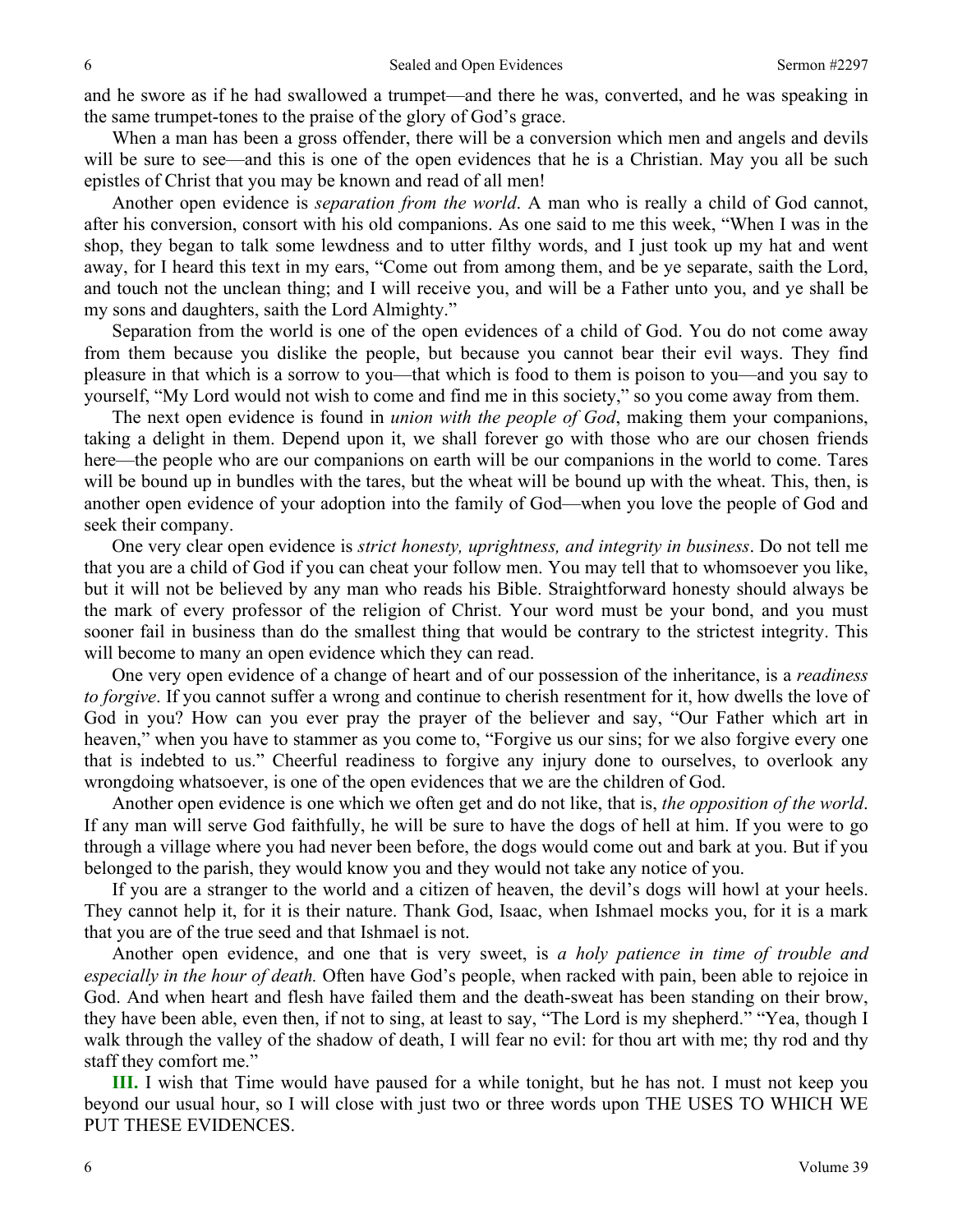One of them is that *they often yield us comfort*. There is truth in Dr. Watt's hymn,

*"When I can read my title clear To mansions in the skies, I bid farewell to every fear, And wipe my weeping eyes."* 

It takes the sting out of every trouble when we know that the heavenly inheritance is surely ours.

 Then again, these evidences *answer the unjust charges of Satan* when he comes and says, "You are not a child of God." Ah, but we have the evidences of our salvation, the sealed evidence and the open evidence, and we answer him boldly!

 And above all things, I think that we ought to value these evidences because *they will be produced in court at the last day.* That is the most solemn thing of all. See how the Lord Jesus, the great Advocate of His people, produces the evidence in court—"I was an hungred, and ye gave me meat: I was thirsty, and ye gave me drink," and so on. He produces this evidence of a work of grace in their hearts, and says to them, "Come ye blessed of my Father, inherit the kingdom prepared for you from the foundation of the world."

 Brothers and sisters, do you possess these evidences? If you have none, do not try to counterfeit them. For God's sake and your own sake, do not commit forgery in such a matter as this. If you have not these evidences, pray God that you may know that you have not, and go straightway to Christ tonight as a sinner. You have plenty of evidence that you are a sinner and Jesus came into the world to save sinners.

 Put your trust in Him now, and receive from Him the evidence that you are one of His people. If you have bad evidences, worthless evidences, counterfeited evidences—fling them away and pray God that you may get rid of whatever false comfort you have ever derived from them. If God has given you the true evidences, still come to Jesus, just as you are, for it will be your continual coming to Christ that will be your best standing evidence that you are truly in Him.

 The Lord bring you all to Jesus tonight just as you are, whether saints or sinners—and then shall you rejoice in Him! The Lord bless you, for Jesus' sake! Amen.

## **EXPOSITION BY C. H. SPURGEON**

#### *JEREMIAH 32:***6-41**

 **Verses 6-7.** *And Jeremiah said, The word of the LORD came unto me, saying, Behold, Hanameel the son of Shallum thine uncle shall come unto thee, saying, Buy thee my field that is in Anathoth: for the right of redemption is thine to buy it.* 

God gave His servant an intimation of what was about to happen so that he might know how to act. It did seem a very strange thing to come to a poor prophet in prison and to ask him to buy a piece of land when the Chaldeans were in possession of it, and when there seemed to be no hope that he would ever see it.

 One said, "I have bought a piece of ground, and I must needs go and see it," but Jeremiah could not do this, for he was shut up in prison, and the enemy had possession of the field he was to buy. Still, the thing was of the Lord, and therefore it was right. And there is many an action which in itself might seem absurd, but which, nevertheless, is to be performed because it is according to the will of God.

**8.** *So Hanameel mine uncle's son came to me in the court of the prison according to the word of the LORD, and said unto me, Buy my field, I pray thee, that is in Anathoth, which is in the country of Benjamin: for the right of inheritance is thine, and the redemption is thine; buy it for thyself. Then I knew that this was the word of the LORD.*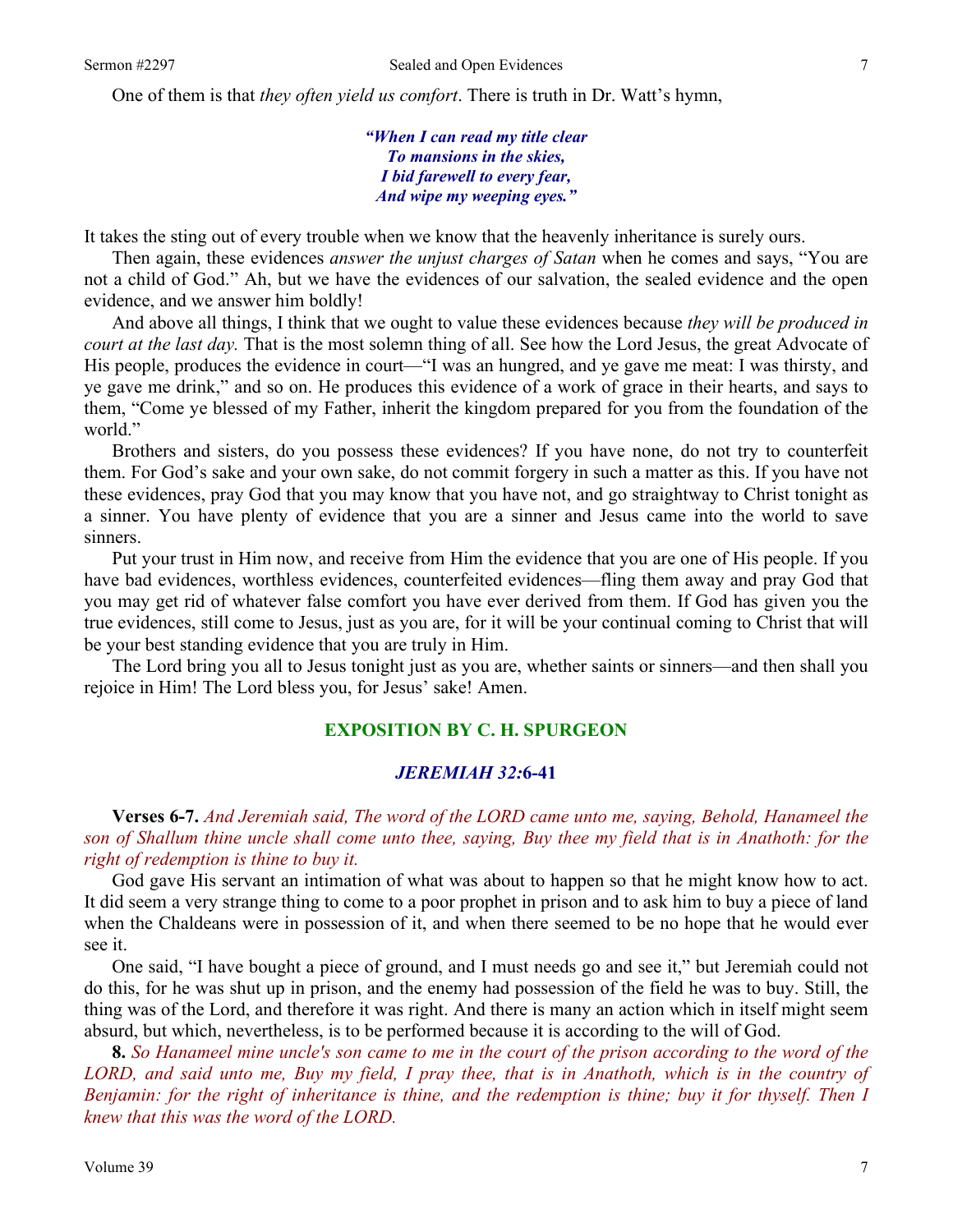Should a minister be concerned about the buying of land? Yes, if God bids him buy it. He is not to be entangled with the affairs of this life, but Jeremiah certainly could not be entangled with this field.

**9.** *And I bought the field of Hanameel my uncle's son, that was in Anathoth, and weighed him the money, even seventeen shekels of silver.* 

They always paid by weight to make sure that the amount was correct.

**10-11.** *And I subscribed the evidence, and sealed it, and took witnesses, and weighed him the money in the balances. So I took the evidence of the purchase, both that which was sealed according to the law and custom, and that which was open:* 

 The transaction was all in proper legal form. We are not to be neglectful in business because we are the servants of the Lord, but in all things we should act as men of prudence and commonsense.

**12-14.** *And I gave the evidence of the purchase unto Baruch the son of Neriah, the son of Maaseiah, in the sight of Hanameel mine uncle's son, and in the presence of the witnesses that subscribed the book of the purchase, before all the Jews that sat in the court of the prison. And I charged Baruch before them, saying, Thus saith the LORD of hosts, the God of Israel; Take these evidences, this evidence of the purchase, both which is sealed, and this evidence which is open; and put them in an earthen vessel, that they may continue many days.* 

 They had no iron safes in those days, so their practice was to put their documents into earthen vessels and bury them deep in the earth, where they reckoned they would be secure.

**15.** *For thus saith the LORD of hosts, the God of Israel; Houses and fields and vineyards shall be possessed again in this land.* 

Therefore, as an act of faith in God, the prophet bought this meadow.

**16.** *Now when I had delivered the evidence of the purchase unto Baruch the son of Neriah, I prayed unto the LORD, saying,* 

 Jeremiah completes the business, puts the securities into safe keeping, and now he prays. It is always well to be free from care before you pray. Let nothing remain to be done, if it be possible, and then get alone and let your heart be free to speak with God. I do not suppose that Jeremiah prayed any the less or any the worse because he had attended to this business transaction. A man who lives near to God ought to be able to go from his counting-house to his closet with a happy heart.

**17-19.** *Ah Lord GOD. behold, thou hast made the heaven and the earth by thy great power and stretched out arm, and there is nothing too hard for thee: Thou shewest lovingkindness unto thousands, and recompensest the iniquity of the fathers into the bosom of their children after them: the Great, the Mighty God, the LORD of hosts, is his name, Great in counsel, and mighty in work: for thine eyes are open upon all the ways of the sons of men: to give every one according to his ways, and according to the fruit of his doings:* 

 Whenever you are troubled, think much of God. Speak much of Him. This is true adoration. It will be a great help to your own spirit. Your own littleness will be forgotten in the greatness of your God.

**20-24.** *Which hast set signs and wonders in the land of Egypt, even unto this day, and in Israel, and among other men; and hast made thee a name, as at this day; And hast brought forth thy people Israel out of the land of Egypt with signs, and with wonders, and with a strong hand and with a stretched out arm, and with great terror; And hast given them this land which thou didst swear to their fathers to give them, a land flowing with milk and honey; And they came in, and possessed it; but they obeyed not thy voice, neither walked in thy law; they have done nothing of all that thou commandedst them to do: therefore thou hast caused all this evil to come upon them: Behold the mounts,* 

 The earthworks thrown up about Jerusalem completely surrounded it and the Chaldeans were hard at work breaking down the walls to capture the city while the people were dying of famine and disease.

**24-25.** *They are come unto the city to take it; and the city is given into the hand of the Chaldeans, that fight against it, because of the sword, and of the famine, and of the pestilence: and what thou hast spoken is come to pass; and behold, thou seest it. And thou hast said unto me, O Lord GOD, Buy thee the field for money, and take witnesses; for the city is given into the hand of the Chaldeans.*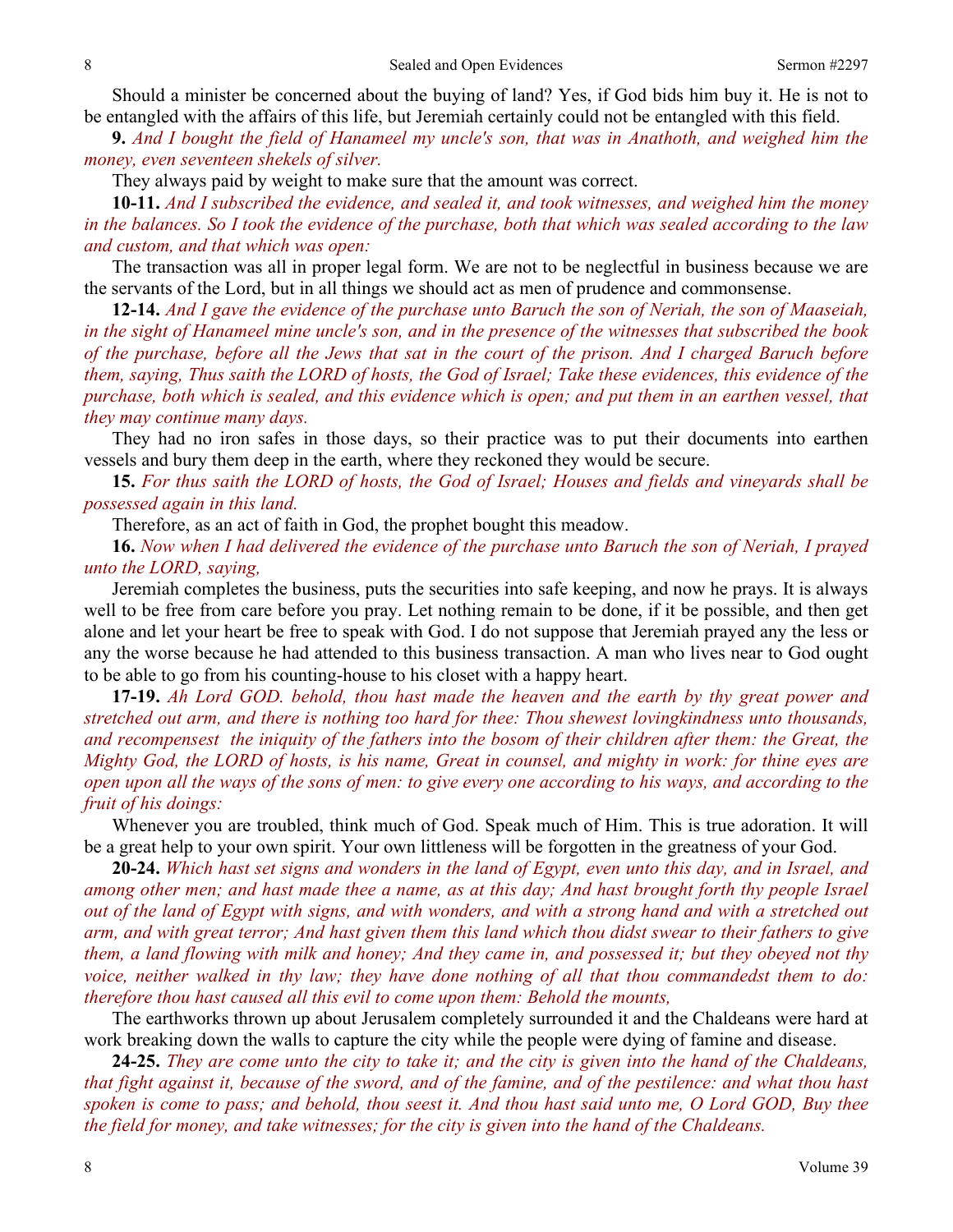Observe, it is hardly a prayer that Jeremiah utters—it is just a statement of his condition and yet that is real prayer. When you do not know what to ask God, state your difficulty, for that is the very best thing you can do. When you cannot see any way out of the maze, never mind—it is for God to show you the clue. There is often much sanctified common-sense in laying the difficulty before the Lord, spreading the letter before Him, and leaving it there. When you cannot ask for deliverance in this way or that, it will be sufficient just to state the case as Jeremiah did.

**26-27.** *Then came the word of the LORD unto Jeremiah, saying, Behold, I am the LORD, the God of all flesh: is there any thing too hard for me?* 

This is a grand question, an unanswerable question.

**28-31.** *Therefore thus saith the LORD; Behold, I will give this city into the hand of the Chaldeans, and into the hand of Nebuchadrezzar king of Babylon, and he shall take it: And the Chaldeans, that fight against this city, shall come and set fire on this city, and burn it with the houses, upon whose roofs they have offered incense unto Baal, and poured out drink offerings unto other gods, to provoke me to anger. For the children of Israel and the children of Judah have only done evil before me from their youth: for the children of Israel have only provoked me to anger with the work of their hands, saith the LORD. For this city hath been to me as a provocation of mine anger and of my fury from the day that they built it even unto this day; that I should remove it from before my face,* 

 Jerusalem was such a sinful city that it must be destroyed. The very roofs of the houses had been defiled by the sacrifices offered to idols. If these words were true of Jerusalem, surely they are also true in great measure of London. It has been a provocation of God's anger, "from the day that they built it even unto this day."

**32.** *Because of all the evil of the children of Israel and of the children of Judah, which they have done to provoke me to anger, they, their kings, their princes, their priests, and their prophets, and the men of Judah, and the inhabitants of Jerusalem.* 

 They seemed, from the very highest to the lowest, determined to provoke the Lord, to show how little they cared for the Most High

**33.** *And they have turned unto me the back, and not the face:*

Like men who wished to insult a king in his very court.

**33.** *Though I taught them, rising up early and teaching them, yet they have not hearkened to receive instruction.* 

 It is a great aggravation of an offense against God when He has taught us and yet we "have not hearkened to receive instruction."

**34-35.** *But they set their abominations in the house, which is called by my name, to defile it. And they built the high places of Baal, which are in the valley of the son of Hinnom, to cause their sons and their daughters to pass through the fire unto Molech; which I commanded them not, neither came it into my mind, that they should do this abomination, to cause Judah to sin.* 

 If God had commanded them to offer up their children, they would have stood aghast at such cruelty, but they willingly sacrificed them to Molech in opposition to His will.

**36-37.** *And now therefore thus saith the LORD, the God of Israel, concerning this city, whereof ye say, It shall be delivered into the hand of the king of Babylon by the sword, and by the famine, and by the pestilence; Behold, I will gather them out of all countries, whither I have driven them in mine anger, and in my fury, and in great wrath; and I will bring them again unto this place, and I will cause them to dwell safely:* 

 God is angry, and yet gracious. The rest of the chapter is full of tenderness and love. It is enough to make our eyes fill with tears as we note how God speaks concerning those who had rebelled against Him.

**38.** *And they shall be my people, and I will be their God:* 

 This is indeed a covenant of grace. It is not dealing with men after their sins, but according to the inexhaustible bounty of eternal love.